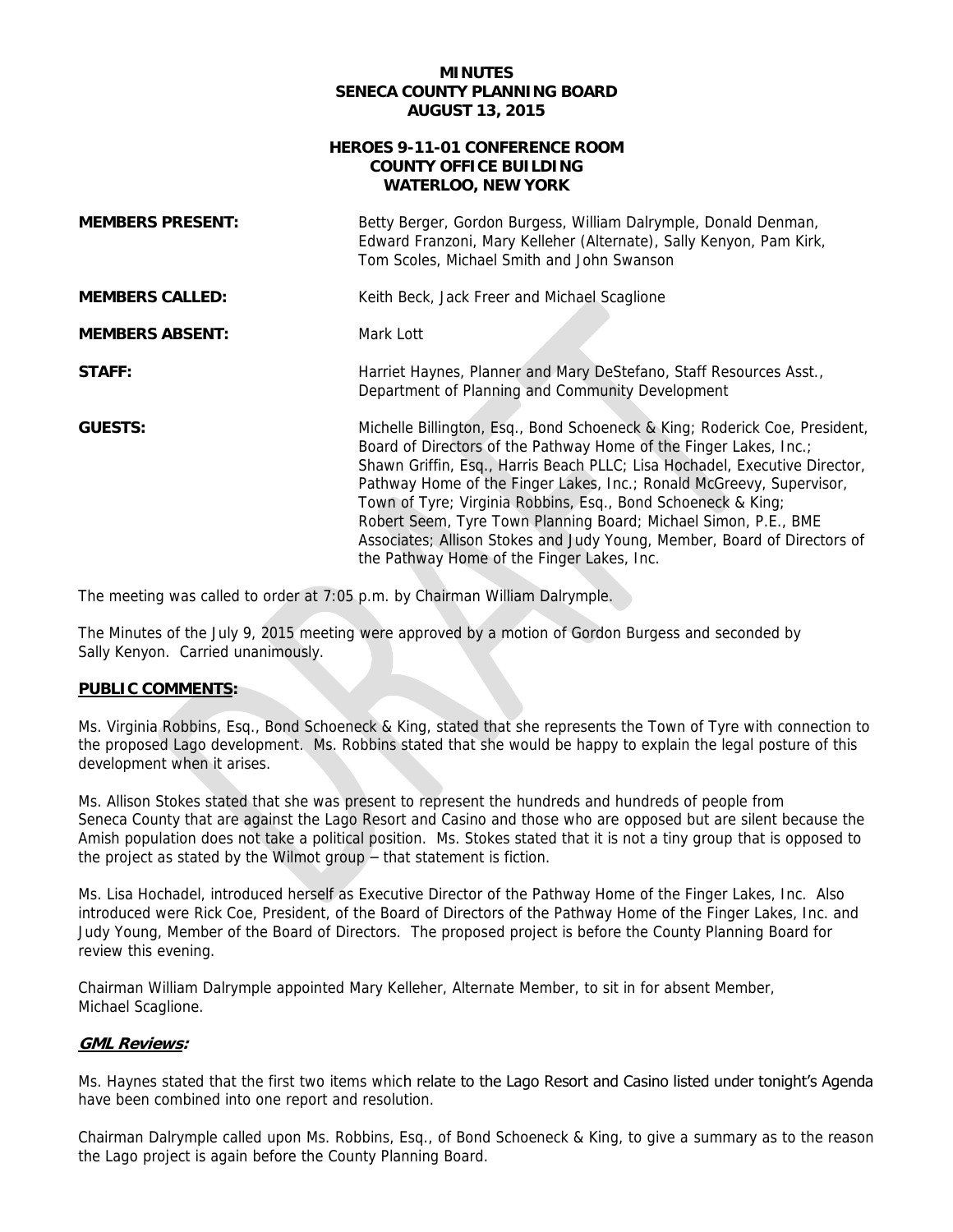Ms. Robbins stated that on July 10, 2015, the State's Appellate Division reversed a State Supreme Court ruling that essentially has annulled the Site Plan approval and SEQRA as initially submitted. Ms. Robbins stated that the Site Plan Review has been before the County Planning Board several times with some modifications. Also, before the County Planning Board this evening is Local Law #5 of 2015 and the Zoning Map Amendment.

#### 1) Town of Tyre, Zoning Map Amendment and Development Plan Review, Lago Resort & Casino

 Gordon Burgess moved and Pam Kirk seconded adoption of Resolution 30-15. Ms. Haynes stated that the Town of Tyre received an application to have Tax Parcel 12-1-36 rezoned as a Planned Unit Development Zone, and a Development Plan, for development of the property as a Resort and Casino. Ms. Haynes stated that this is substantially a resubmission of the application originally received in March of 2014. Both the Development Plan and proposed Local Law #5 of 2015 are before the County Planning Board. Ms. Haynes stated that at the County Planning Board meeting on April 10, 2014, the Seneca County Planning Board found that "this application, while having the potential for significant impacts on the community character, has been proposed so as to minimize the impacts on the natural environment and, thereby, offset any negative impacts with the benefits of economic adding to this section the term "Planned Unit Development" to the list of Type of District and by adding the designation "PUD" for such District. It will also amend Article XI Section 11.1102 of the Town Zoning Law by adding the definition of a Planned Unit Development District. The Local Law will also amend the Zoning Map. Ms. Haynes stated that the proposed Zoning Amendment to a "PUD" for the purposes of the development of the resort and casino is consistent with the Town of Tyre Comprehensive Plan which identifies the desire of maintaining the rural character of the Town and the need to balance that with the necessity of expanding the tax base and have growth along the major highways. Ms. Haynes stated that a Full EAF has been submitted as was previously project, the same EAF is being used for the PUD Application, Development Plan and the Town of Tyre Local Law #5-15. Mr. Shawn Griffin, Esq., of Harris Beach, representing Lago Resort & Casino, noted that the Development Plan is substantially the same as submitted in March 2014; however, the description of the project as listed in the County Planning Department's report reflects the project as will be reviewed in the Site Plan Review rather than as submitted in the Development Plan. Mr. Griffin asked if this could be reflected in the report. Inasmuch as it is the Department's Report to the County Planning Board, Ms. Haynes concurred with the change and the County Planning Board supports the modified version of the report. Resolution 30-15 was voted on and carried 11 – 0. growth". Local Law #5 of 2015 for the Town of Tyre will amend Article II Section 2.202 of the Town Zoning Law by submitted and a new Part I has been generated to reflect current conditions. In order to avoid segmentation of the

#### 2) **Town of Tyre, Site Plan Review, Lago Resort & Casino**

 Mr. Michael Simon, P.E., of BME Associates, reviewed pertinent information regarding the proposed project. The couple changes. As proposed in the Plan reviewed last month, it was the idea to have a waste disposal station for buses or RV's which travel with entertainers at the facility. Mr. Simon stated that this plan has been removed. It was also in the previous Site Plan to clear the tree line along the south property line parallel to the Thruway. This equipment. They will also have an Integrated Pest Management (IPM) Program in place. The IPM Program will consist of spot treating for weeds; therefore, minimizing the use of pesticides. As outlined at last month's County Site Plan as presented at the July 9, 2015 County Planning Board meeting remains the same with the exception of a proposal has been eliminated. The project will be using LEED solar panels and high efficiency energy star Planning Board meeting, all traffic improvements as discussed will be made.

 Sally Kenyon moved and Betty Berger seconded adoption of Resolution 31-15. Ms. Haynes stated that the proposed Site Plan has essentially remained unchanged from last month's review with the exception of the removal of the septic dump station and not removing the trees from the site parallel to the New York State Thruway. The Site Plan as currently presented includes: 1) A six-story hotel with 208 +/- guest rooms, meeting rooms, ballroom, and a pool area, 2) 210,640 +/- Square Foot Casino with support services, restaurant, and theatre, 3) Four-story Parking Garage for 790 +/- vehicles, and surface parking for approximately 2,400 vehicles, 4) A Child Care Facility, 5) Proposed Central Plant, and 6) Storm Water Management Structures. The proposed signage section was included in the July 9, 2015 Site Plan Review. Ms. Haynes stated that the County Department of Planning and Community Development is not an involved lead agency with regard to the SEQRA process. Ms. Haynes stated that a Full Environmental Assessment Form (EAF) was previously submitted and a new Part I reflecting current conditions has also been submitted. It is anticipated that the Tyre Town Board will serve as lead agency. In order to avoid segmentation of the project, this is the same EAF as is being used for the Development Plan. Resolution 31-15 states "RESOLVED, that the Seneca County Planning Board finds that this application, while having the potential for significant impacts on the community character, has been proposed so as to minimize the impacts on the natural environment and, thereby, offset any negative impacts with the benefits of economic growth." The Carried  $11 - 0$ . County Planning Board recommends that the Town of Tyre Board approve this application for Site Plan Review.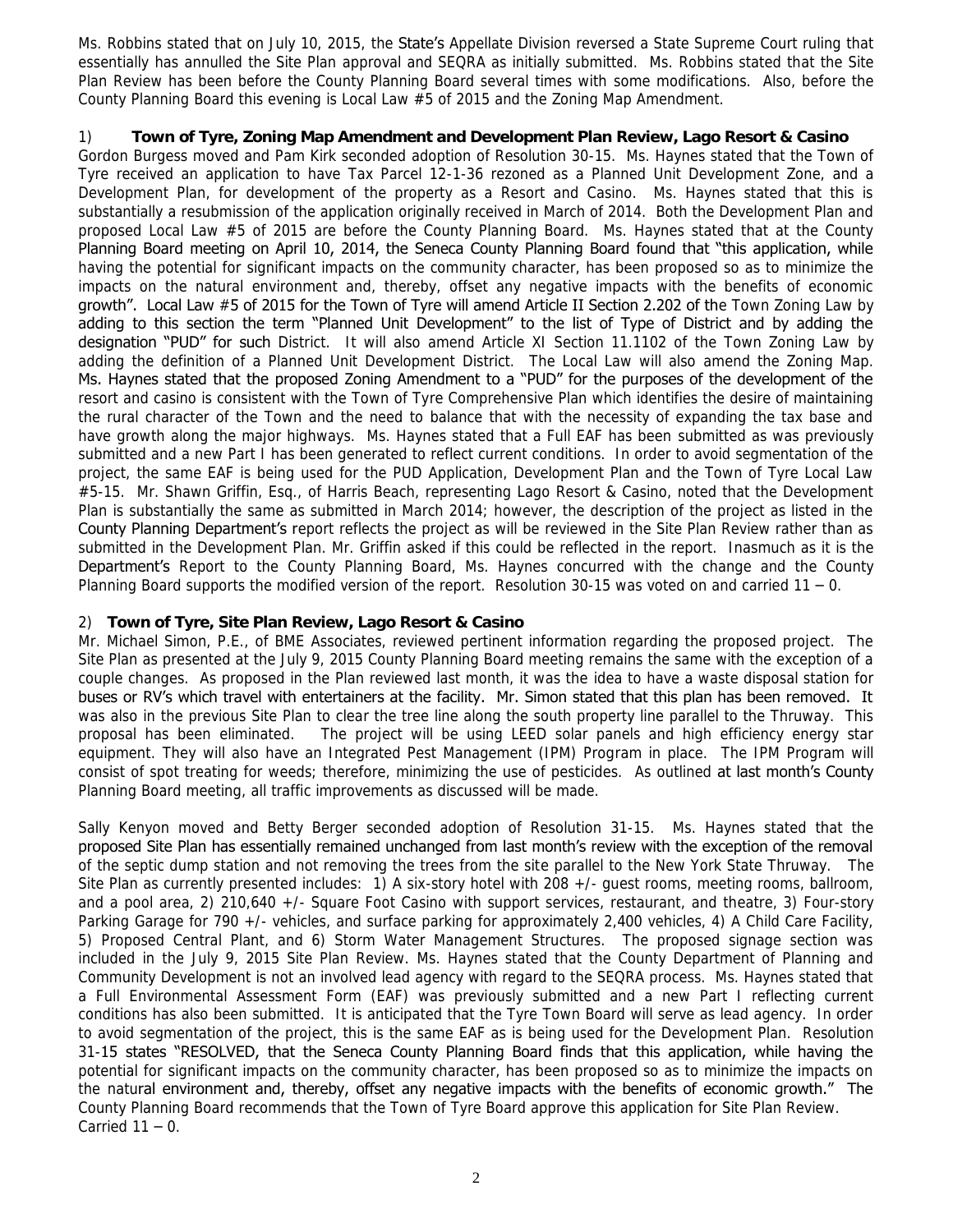# 3) **Town of Tyre, Special Use Permit, Pathway Home of the Finger Lakes, Inc.**

 John Swanson moved and Mary Kelleher seconded adoption of Resolution 32-15, recommending approval for a Special Use Permit to allow the conversion of a single family residential structure to a Comfort Care Home facility. Ms. Haynes stated that under the Town of Tyre Zoning, there was no definition for a home to be used for comfort care. However, the Tyre Town Zoning Board of Appeals made the determination that a Comfort Care Home was a "Group Home" for the purposes of the Town's Zoning. The two acre parcel is located on Route 414. Ms. Haynes stated that the facility will provide palliative care for persons that are terminally ill who choose to live out their last days in a less institutionalized setting. The Pathway Home can provide services to two persons at one time. Minimal changes will be made to the exterior of the residence. Interior renovations will be done to provide better access to the bedrooms and to divide the large open living area into a smaller area for various functions. Ramps will be installed as necessary for access. Sufficient parking will be available for both staff and visitors. The residents will stay at the Home with no charge incurred. Carried 11 – 0.

# 4) **Town of Varick, Zoning Amendment**

 Pam Kirk moved and Mike Smith seconded adoption of Resolution 33-15 for the proposed Zoning Amendment for the Town of Varick. Ms. Haynes stated that the Towns of Varick and Romulus worked together in a planning process regarding the area of the former Seneca Army Depot. As a result of this, each community has submitted an amendment to its zoning. The County Planning Board reviewed the Romulus' Town Zoning Amendment earlier this year. The Town of Varick has also submitted an Amendment to its Subdivision Regulations. At this time, modifications are also being made to definitions that over time have been identified as needing clarification. Ms. Haynes stated that a major change included in both the amended Zoning and Subdivision Regulations is the allowance for cluster subdivisions. The Town views cluster subdivisions as beneficial by concentrating development in a given area, thus conserving open space. Site Plan Review is also added to the Zoning for all uses except single Report distributed to Board members. The Depot Zoning Districts and Regulations include revisions of the existing acres). No changes are to be made to the existing Small Business Public Institutional (SBPI) District. Ms. Haynes stated that there is an Environmental Restrictions Overlay area for land being identified as still having hazardous waste concerns. Ms. Haynes stated that both Towns of Romulus and Varick would like West Romulus Road to reopen to allow quicker access from Romulus to the lake, and to provide better access to the Depot to increase the potential for development. Carried 11 – 0. family and agricultural. A copy of the proposed Zoning Map and the Summary of the revisions were attached to the Conservation, Recreation and Green Energy District being replaced by a Conservation District (1,651 acres); Warehouse, Industrial, Transportation, Energy District (982 acres); and an Agricultural Residential District (616

# 5) **Town of Seneca Falls, Subdivision, Site Plan Review and Area Variances, APD Engineering for Frontier Development**

 John Swanson moved and Gordon Burgess seconded adoption of Resolution 34-15. APD Engineering, Agent for Frontier Development, has submitted an application that requires three actions. The developer is proposing to build a Verizon store on property located on Route 414, owned by Walmart. The required action includes: 1) Subdivision of a parcel of land from the property currently owned by Walmart which will be .54 acres of the 21.08 acre parcel; 2) Area Variances to allow construction less than 12' from the south property line and regarding signage, and 3) Site Plan Review of development of the proposed retail store. Ms. Haynes stated that the driveway off from Route 414 into Monro Muffler is not property owned by Monro Muffler. When Mr. Bill Cram sold the property to Walmart, he sold the entire acreage to Walmart. The Subdivision will create a separate lot south of Monro Muffler and north of the exit only drive from Walmart. The south boundary of the property would be the drive. There have been no documents filed demonstrating the concurrence of the property owner with this be done on the drive and for snow removal. The new parcel would have access to Route 414 via the drive that serves Monro Muffler. Documentation should be provided to assure access via the drive by Monro Muffler and also restrict access directly to Route 414 or the adjacent exit from Walmart. Ms. Haynes also stated that the issue regarding if shortening the access drive will impact Monro Muffler's access agreement or if it violates Monro Muffler's agreement needs to be considered. Also, the Town Planning Board needs to consider if this is a two lot or three lot Subdivision (i.e., is the access drive off of Route 414 a separate lot due to its not being directly connected to the remainder of the Walmart parcel, or continues as a portion of the main Walmart property?). The applicant is also requesting multiple Area Variances. The Variances would allow 1) Construction of proposed retail building 8' closer to the property line than the 20' setback requirement. 2) To allow the installation of four wall mounted signs as opposed to the allowed two, and the construction of a double-sided pole sign that will be close to 100 square feet. Ms. Haynes stated that the Town Zoning Board has to decide if this is a reasonable degree of relief for signage. Ms. Haynes stated that the applicants point to a unique condition of the property as reason for the setback Variance. There is an existing water main that services Walmart that requires the building be built further south. Submitted plans do not provide adequate information to determine if the water line right-of-way fully proposal for subdivision. Right-of-way clauses should be in place to allow access to the new parcel if work needs to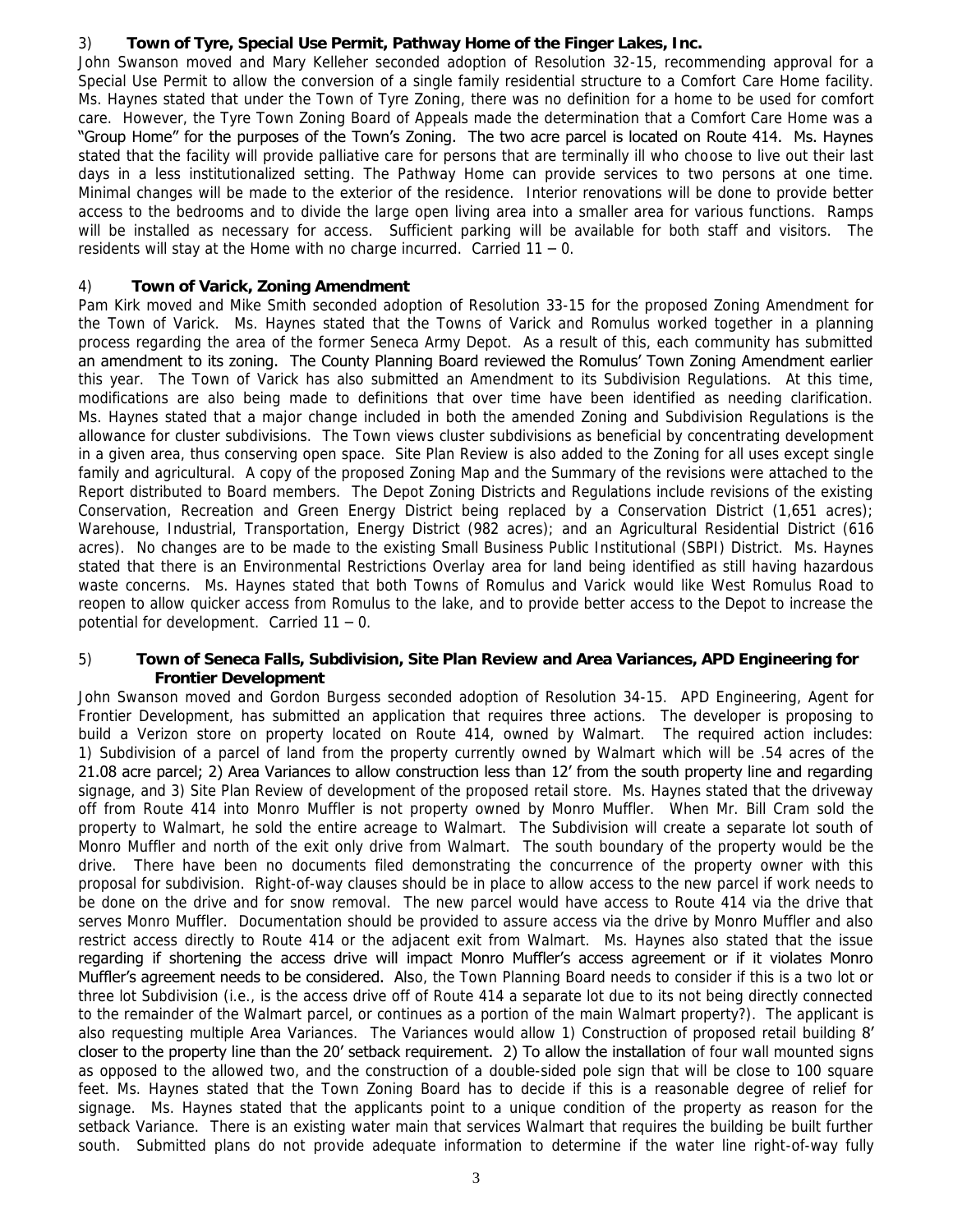requires the setback from the north property line of 28' as listed. The applicant has not demonstrated that other options for development that would not require a Variance have been explored – perhaps the building could be constructed 8' shorter. Ms. Haynes stated that this would impact the parking layout; however, the plans show 80% more parking than required by the Zoning Code. A lengthy discussion followed regarding signage, access to the site, and the impact on traffic flow. The County Planning Board recommends the request for Subdivision Review be approved conditional upon the documentation from Walmart Real Estate that they concur with the application and the Town Planning Board being assured that the following issues have been adequately addressed: 1) that the new parcel would have access to the Route 414 via the drive by Monro Muffler, and no access either directly to Route 414 or to the Walmart exit drive, 2) that there is adequate documentation regarding the maintenance and upkeep of the joint drive, and 3) that it has been demonstrated that access rights of the Monro Muffler parcel are not adversely impacted by this proposal. It is further recommended that the Zoning Board of Appeals approve the Setback Variance only once they are certain that other options which would not require a Variance or a less substantial Variance have been considered. It is also recommended that the Zoning Board of Appeals approve the Signage Variance only to the extent that is feasible based on the signage conditions in the area. Lastly, it is recommended that the Site Plan Review be conditional upon the granting of the Subdivision and Area Variances for setback and the "Limit of Disturbance" being corrected to reflect the actual needs and the amount of time for any abstained. impacts on access for adjacent properties. Carried 9-1, with Mike Smith voting nay. Board member, Mary Kelleher,

# abstained. 6) **Town of Seneca Falls, Area Variance, Folts, Thomas**

 Sally Kenyon moved and Pam Kirk seconded adoption of Resolution 35-15, recommending that the request for an Area Variance be left solely to local determination. The applicant is requesting allowance to construct an addition to the existing garage 5' within the property line. The property is located at 2727 Bauer Road. Ms. Haynes stated that if the Town of Seneca Falls had signed a Memorandum of Understanding (MOU) regarding such requests, this application would not have had to been forwarded to the County Planning Board for review. The surrounding neighborhood is a mixture of Recreational (Golf Course), Agricultural and Residential uses. Carried 11 – 0.

# 7) **Town of Fayette, Site Plan Review and Special Use Permit, Sigrist, William**

 Sally Kenyon moved and Betty Berger seconded adoption of Resolution 36-15. The applicant is proposing to place a 1,224 Square Foot addition onto the existing barn to use as retail space for antiques and Christmas items. Mr. Sigrist's property is at 3589 Yost Road and is situated on 4.48 acres. Ms. Haynes stated that the location is diagonally across from Cassim's Farms. This proposal should not have any impact on Agricultural District #8. Ms. Haynes stated that the construction will either require fire wall separation or bringing the entire structure up to Fire Code Standards for retail establishments. Ms. Haynes stated that no information was provided in the application regarding signage. The applicant is also requesting that access to his property be allowed via the driveway to County Road 121 (Yellow Tavern Road). It is recommended that the request for Site Plan Review and a Special Use Permit be approved conditional upon determination by the County Highway Superintendent if the drive onto County Road 121 can be used for access to the commercial use of the property. Carried  $11 - 0$ .

# **OLD BUSINESS:**

# **Election of Officers:**

 The Nominating Committee, Betty Berger and Pam Kirk, recommended to nominate William Dalrymple as Chairman and Tom Scoles as Vice Chairman. Chairman Dalrymple opened the floor for additional nominations and none were forthcoming. Mary Kelleher made the motion that the Secretary be directed to cast a single ballot for slate of officers and John Swanson seconded. Carried 11 – 0.

# **NEW BUSINESS**:

#### **Upcoming Training Opportunity:**

 Ms. Haynes stated that the NYS Department of State Training which is annually sponsored by the Wayne County and Seneca County Planning Departments will be hosted in Wayne County this year. The date is Wednesday, September 16, beginning at 5:00 p.m., at the Wayne County Public Safety Building in Lyons. Registration for the event will be done predominately through the Wayne County's web site. If anyone is interested in attending but does not have internet access, please notify Seneca County Planning Staff and registration will be done through the Planning office. Attendance at all training sessions being offered that evening will meet the four-hour requirement for 2015. Ms. Haynes stated that on-line registration through Wayne County will not be available until the middle of next week.